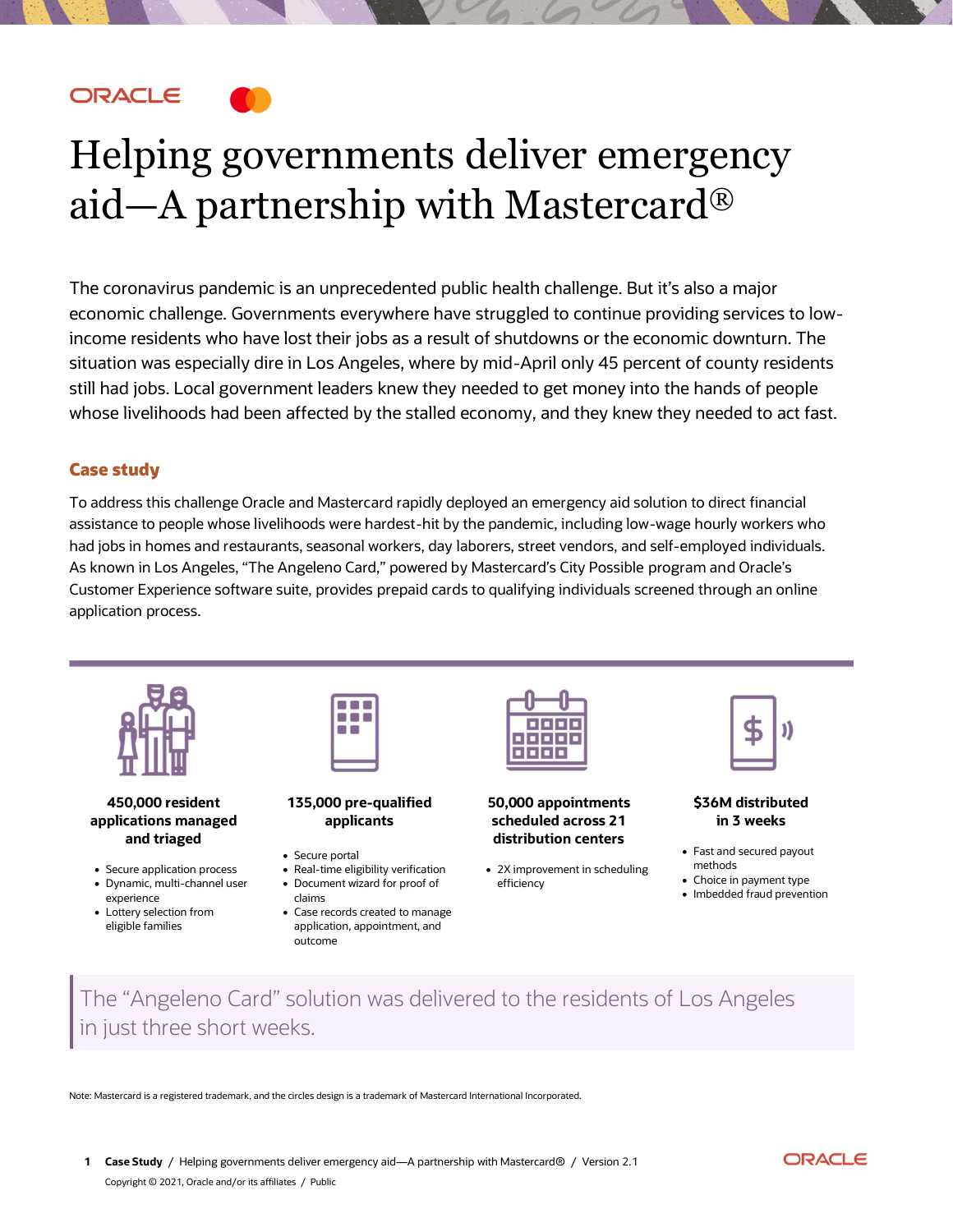## How it works

The Oracle-Mastercard partnership streamlines the end-to-end process of aid distribution. It combines a modern and responsive user interface that's designed to integrate into existing websites with world-leading payment solutions to rapidly disburse funds to citizens in an emergency.

The modular solution can be integrated into existing website and deployed across any device for citizen access and convenience. The solution features a template-based policy automation tool that personalizes questions and answers. Business rules and policy are maintained through Word and Excel document templates designed for non-technical business users. The tool provides answers in plain English, linked to source policy documents, so citizens to see exactly what they are or aren't eligible for, and why.



## Oracle services

Oracle CX Cloud solutions have received top honors from independent observers including Gartner, Jupiter, Research, and Nucleus—as well as numerous leading other publications, and are implemented by Apex IT, a Certified Oracle Partner.

### Mastercard solutions

Mastercard SendTM instant push to card payment and Mastercard virtual and physical Prepaid solutions provide a real-time payment platform. They allow governments to securely transfer funds, and beneficiaries to choose how to receive payouts through a flexible payment interface.